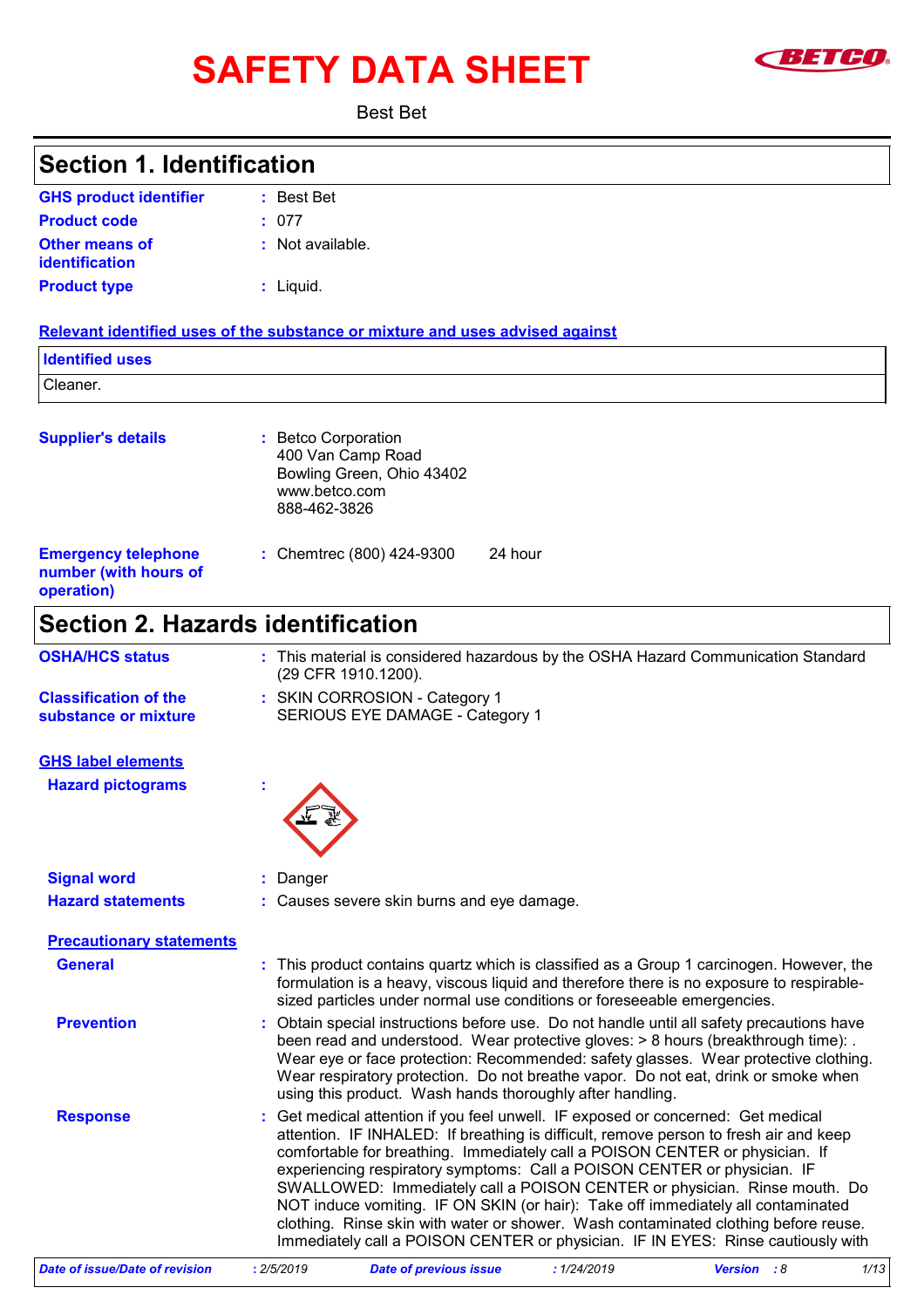#### *Best Bet*

### **Section 2. Hazards identification**

|                                            | water for several minutes. Remove contact lenses, if present and easy to do. Continue<br>rinsing. Immediately call a POISON CENTER or physician. |
|--------------------------------------------|--------------------------------------------------------------------------------------------------------------------------------------------------|
| <b>Storage</b>                             | : Store locked up.                                                                                                                               |
| <b>Disposal</b>                            | : Dispose of contents and container in accordance with all local, regional, national and<br>international regulations.                           |
| <b>Hazards not otherwise</b><br>classified | : None known.                                                                                                                                    |

### **Section 3. Composition/information on ingredients**

| Substance/mixture                | : Mixture          |
|----------------------------------|--------------------|
| Other means of<br>identification | $:$ Not available. |
|                                  |                    |

| <b>Ingredient name</b>                     | $\frac{9}{6}$ | <b>CAS number</b> |
|--------------------------------------------|---------------|-------------------|
| crystalline silica, respirable powder      | I≥25 - ≤50    | 14808-60-7        |
| Alcohols, C9-11, ethoxylated               | 1≤5           | 68439-46-3        |
| Benzenesulfonic acid, C10-16-alkyl derivs. | l≤3           | 68584-22-5        |

Any concentration shown as a range is to protect confidentiality or is due to batch variation.

**There are no additional ingredients present which, within the current knowledge of the supplier and in the concentrations applicable, are classified as hazardous to health or the environment and hence require reporting in this section.**

**Occupational exposure limits, if available, are listed in Section 8.**

### **Section 4. First aid measures**

#### **Description of necessary first aid measures**

| <b>Eye contact</b>  | : Get medical attention immediately. Call a poison center or physician. Immediately flush<br>eyes with plenty of water, occasionally lifting the upper and lower eyelids. Check for and<br>remove any contact lenses. Continue to rinse for at least 10 minutes. Chemical burns<br>must be treated promptly by a physician.                                                                                                                                                                                                                                                                                                                                                                                                                                                                                                                                                         |
|---------------------|-------------------------------------------------------------------------------------------------------------------------------------------------------------------------------------------------------------------------------------------------------------------------------------------------------------------------------------------------------------------------------------------------------------------------------------------------------------------------------------------------------------------------------------------------------------------------------------------------------------------------------------------------------------------------------------------------------------------------------------------------------------------------------------------------------------------------------------------------------------------------------------|
| <b>Inhalation</b>   | : Get medical attention immediately. Call a poison center or physician. Remove victim to<br>fresh air and keep at rest in a position comfortable for breathing. If it is suspected that<br>fumes are still present, the rescuer should wear an appropriate mask or self-contained<br>breathing apparatus. If not breathing, if breathing is irregular or if respiratory arrest<br>occurs, provide artificial respiration or oxygen by trained personnel. It may be<br>dangerous to the person providing aid to give mouth-to-mouth resuscitation. If<br>unconscious, place in recovery position and get medical attention immediately. Maintain<br>an open airway. Loosen tight clothing such as a collar, tie, belt or waistband. In the<br>event of any complaints or symptoms, avoid further exposure.                                                                           |
| <b>Skin contact</b> | : Get medical attention immediately. Call a poison center or physician. Wash<br>contaminated skin with soap and water. Remove contaminated clothing and shoes.<br>Wash contaminated clothing thoroughly with water before removing it, or wear gloves.<br>Continue to rinse for at least 10 minutes. Chemical burns must be treated promptly by a<br>physician. Wash clothing before reuse. Clean shoes thoroughly before reuse.                                                                                                                                                                                                                                                                                                                                                                                                                                                    |
| <b>Ingestion</b>    | : Get medical attention immediately. Call a poison center or physician. Wash out mouth<br>with water. Remove dentures if any. Remove victim to fresh air and keep at rest in a<br>position comfortable for breathing. If material has been swallowed and the exposed<br>person is conscious, give small quantities of water to drink. Stop if the exposed person<br>feels sick as vomiting may be dangerous. Do not induce vomiting unless directed to do<br>so by medical personnel. If vomiting occurs, the head should be kept low so that vomit<br>does not enter the lungs. Chemical burns must be treated promptly by a physician.<br>Never give anything by mouth to an unconscious person. If unconscious, place in<br>recovery position and get medical attention immediately. Maintain an open airway.<br>Loosen tight clothing such as a collar, tie, belt or waistband. |

#### **Most important symptoms/effects, acute and delayed Potential acute health effects**

|  | Date of issue/Date of revision | 2/5/2019 | Date of previous issue | 1/24/2019 | <b>Version</b> : 8 | 2/13 |
|--|--------------------------------|----------|------------------------|-----------|--------------------|------|
|--|--------------------------------|----------|------------------------|-----------|--------------------|------|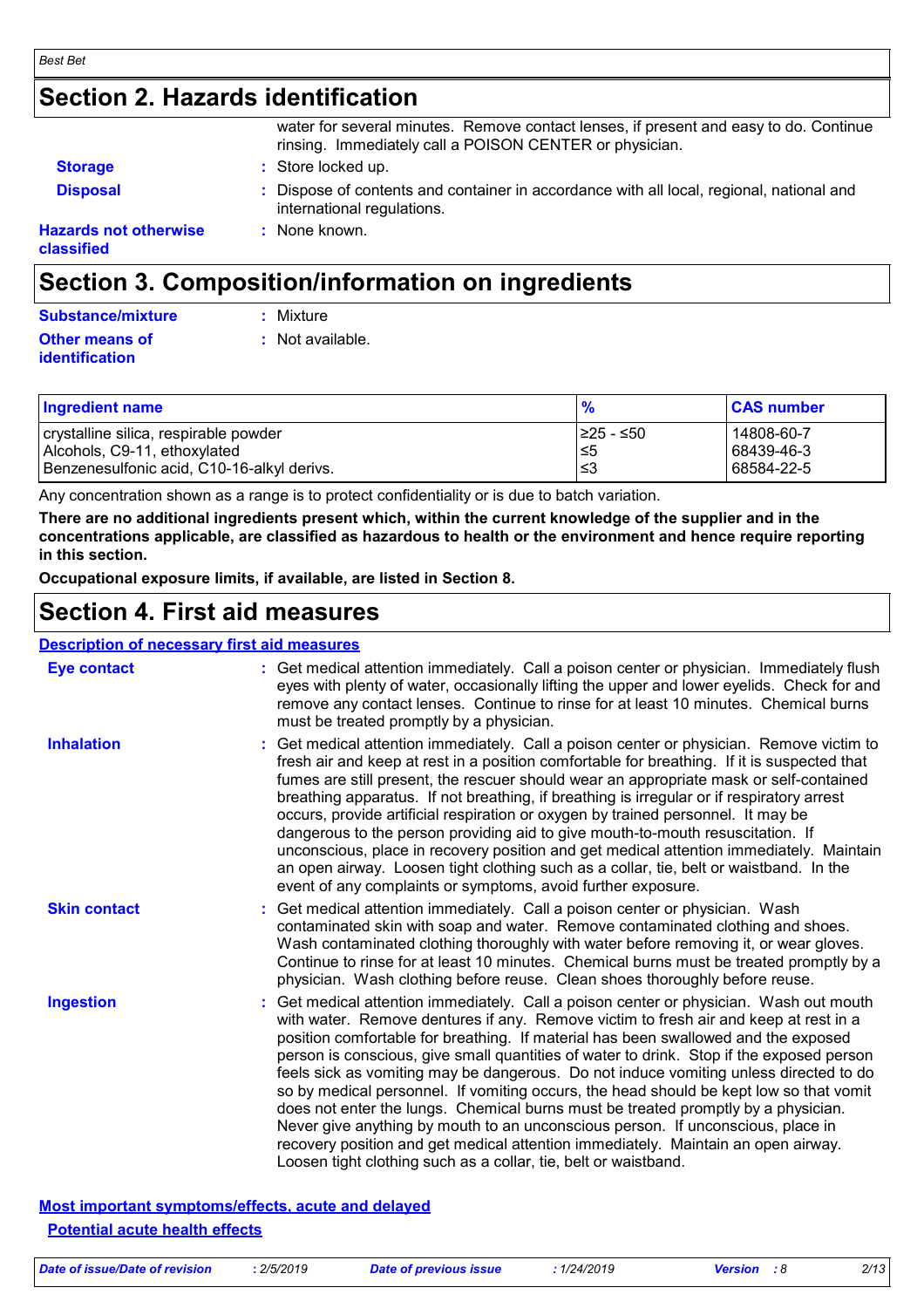# **Section 4. First aid measures**

| <b>Eye contact</b>                | : Causes serious eye damage.                                                                                                                                                                                                                                                                                                                                                                                    |
|-----------------------------------|-----------------------------------------------------------------------------------------------------------------------------------------------------------------------------------------------------------------------------------------------------------------------------------------------------------------------------------------------------------------------------------------------------------------|
| <b>Inhalation</b>                 | : May cause allergy or asthma symptoms or breathing difficulties if inhaled.                                                                                                                                                                                                                                                                                                                                    |
| <b>Skin contact</b>               | : Causes severe burns.                                                                                                                                                                                                                                                                                                                                                                                          |
| <b>Ingestion</b>                  | : No known significant effects or critical hazards.                                                                                                                                                                                                                                                                                                                                                             |
| Over-exposure signs/symptoms      |                                                                                                                                                                                                                                                                                                                                                                                                                 |
| <b>Eye contact</b>                | : Adverse symptoms may include the following:<br>pain<br>watering<br>redness                                                                                                                                                                                                                                                                                                                                    |
| <b>Inhalation</b>                 | : Adverse symptoms may include the following:<br>wheezing and breathing difficulties<br>asthma                                                                                                                                                                                                                                                                                                                  |
| <b>Skin contact</b>               | : Adverse symptoms may include the following:<br>pain or irritation<br>redness<br>blistering may occur                                                                                                                                                                                                                                                                                                          |
| <b>Ingestion</b>                  | : Adverse symptoms may include the following:<br>stomach pains                                                                                                                                                                                                                                                                                                                                                  |
|                                   | <u>Indication of immediate medical attention and special treatment needed, if necessary</u>                                                                                                                                                                                                                                                                                                                     |
| <b>Notes to physician</b>         | : Treat symptomatically. Contact poison treatment specialist immediately if large<br>quantities have been ingested or inhaled.                                                                                                                                                                                                                                                                                  |
| <b>Specific treatments</b>        | : No specific treatment.                                                                                                                                                                                                                                                                                                                                                                                        |
| <b>Protection of first-aiders</b> | : No action shall be taken involving any personal risk or without suitable training. If it is<br>suspected that fumes are still present, the rescuer should wear an appropriate mask or<br>self-contained breathing apparatus. It may be dangerous to the person providing aid to<br>give mouth-to-mouth resuscitation. Wash contaminated clothing thoroughly with water<br>before removing it, or wear gloves. |
|                                   |                                                                                                                                                                                                                                                                                                                                                                                                                 |

#### **See toxicological information (Section 11)**

### **Section 5. Fire-fighting measures**

| <b>Extinguishing media</b><br><b>Suitable extinguishing</b><br>: Use an extinguishing agent suitable for the surrounding fire.<br>media<br>: None known.<br><b>Unsuitable extinguishing</b><br>media<br><b>Specific hazards arising</b><br>: In a fire or if heated, a pressure increase will occur and the container may burst.<br>from the chemical<br><b>Hazardous thermal</b><br>Decomposition products may include the following materials:<br>carbon dioxide<br>decomposition products<br>carbon monoxide<br>metal oxide/oxides<br><b>Special protective actions</b><br>: Promptly isolate the scene by removing all persons from the vicinity of the incident if<br>there is a fire. No action shall be taken involving any personal risk or without suitable<br>for fire-fighters<br>training.<br><b>Special protective</b><br>apparatus (SCBA) with a full face-piece operated in positive pressure mode.<br>equipment for fire-fighters |                                                                                           |
|---------------------------------------------------------------------------------------------------------------------------------------------------------------------------------------------------------------------------------------------------------------------------------------------------------------------------------------------------------------------------------------------------------------------------------------------------------------------------------------------------------------------------------------------------------------------------------------------------------------------------------------------------------------------------------------------------------------------------------------------------------------------------------------------------------------------------------------------------------------------------------------------------------------------------------------------------|-------------------------------------------------------------------------------------------|
|                                                                                                                                                                                                                                                                                                                                                                                                                                                                                                                                                                                                                                                                                                                                                                                                                                                                                                                                                   |                                                                                           |
|                                                                                                                                                                                                                                                                                                                                                                                                                                                                                                                                                                                                                                                                                                                                                                                                                                                                                                                                                   |                                                                                           |
|                                                                                                                                                                                                                                                                                                                                                                                                                                                                                                                                                                                                                                                                                                                                                                                                                                                                                                                                                   |                                                                                           |
|                                                                                                                                                                                                                                                                                                                                                                                                                                                                                                                                                                                                                                                                                                                                                                                                                                                                                                                                                   |                                                                                           |
|                                                                                                                                                                                                                                                                                                                                                                                                                                                                                                                                                                                                                                                                                                                                                                                                                                                                                                                                                   |                                                                                           |
|                                                                                                                                                                                                                                                                                                                                                                                                                                                                                                                                                                                                                                                                                                                                                                                                                                                                                                                                                   |                                                                                           |
|                                                                                                                                                                                                                                                                                                                                                                                                                                                                                                                                                                                                                                                                                                                                                                                                                                                                                                                                                   | : Fire-fighters should wear appropriate protective equipment and self-contained breathing |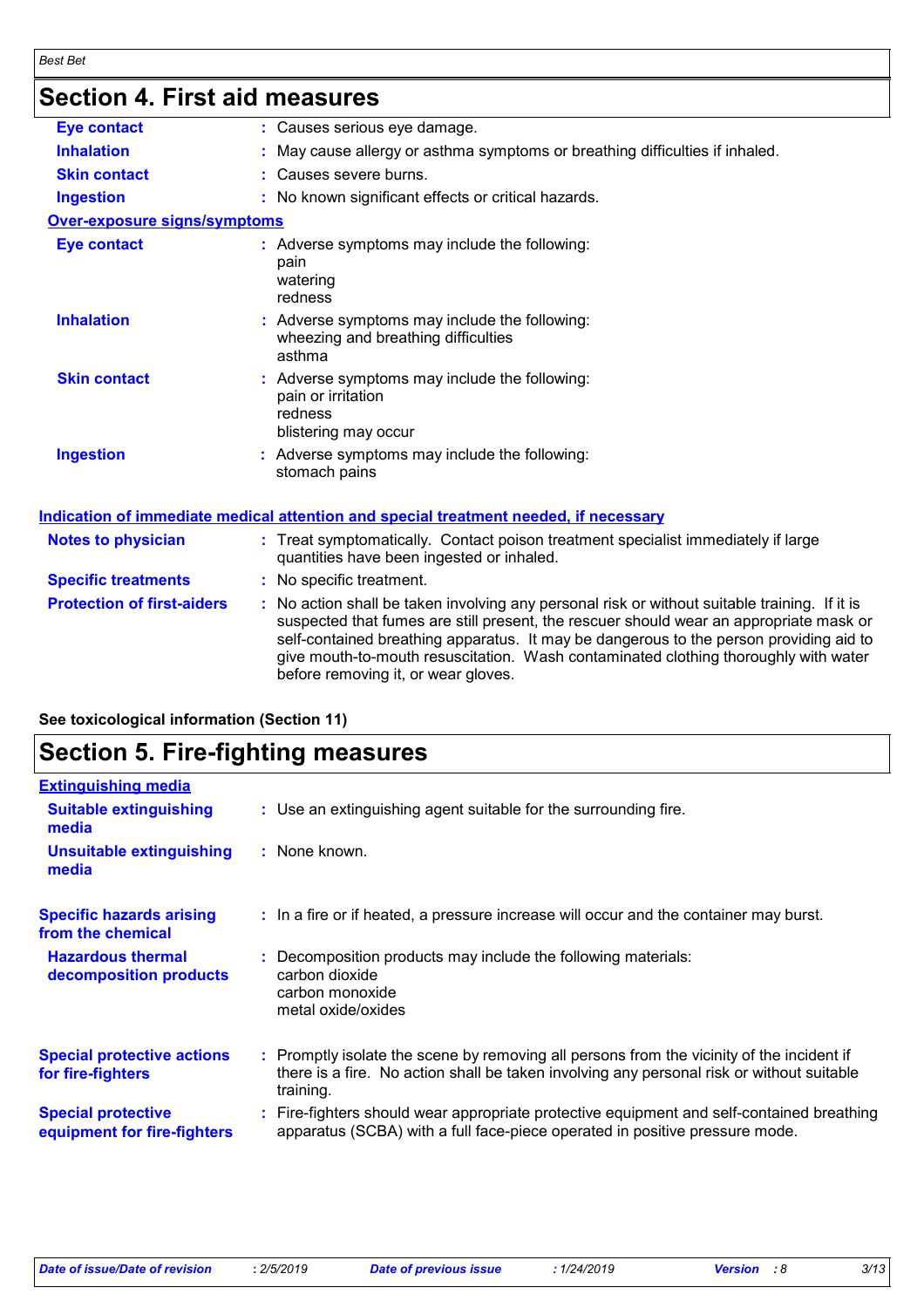# **Section 6. Accidental release measures**

|                                                              | Personal precautions, protective equipment and emergency procedures                                                                                                                                                                                                                                                                                                                                                                                                                                                                                                                                                                                                                                                                                                                                                       |
|--------------------------------------------------------------|---------------------------------------------------------------------------------------------------------------------------------------------------------------------------------------------------------------------------------------------------------------------------------------------------------------------------------------------------------------------------------------------------------------------------------------------------------------------------------------------------------------------------------------------------------------------------------------------------------------------------------------------------------------------------------------------------------------------------------------------------------------------------------------------------------------------------|
| For non-emergency<br>personnel                               | : No action shall be taken involving any personal risk or without suitable training.<br>Evacuate surrounding areas. Keep unnecessary and unprotected personnel from<br>entering. Do not touch or walk through spilled material. Do not breathe vapor or mist.<br>Provide adequate ventilation. Wear appropriate respirator when ventilation is<br>inadequate. Put on appropriate personal protective equipment.                                                                                                                                                                                                                                                                                                                                                                                                           |
| For emergency responders :                                   | If specialized clothing is required to deal with the spillage, take note of any information in<br>Section 8 on suitable and unsuitable materials. See also the information in "For non-<br>emergency personnel".                                                                                                                                                                                                                                                                                                                                                                                                                                                                                                                                                                                                          |
| <b>Environmental precautions</b>                             | : Avoid dispersal of spilled material and runoff and contact with soil, waterways, drains<br>and sewers. Inform the relevant authorities if the product has caused environmental<br>pollution (sewers, waterways, soil or air).                                                                                                                                                                                                                                                                                                                                                                                                                                                                                                                                                                                           |
| <b>Methods and materials for containment and cleaning up</b> |                                                                                                                                                                                                                                                                                                                                                                                                                                                                                                                                                                                                                                                                                                                                                                                                                           |
| <b>Small spill</b>                                           | : Stop leak if without risk. Move containers from spill area. Dilute with water and mop up<br>if water-soluble. Alternatively, or if water-insoluble, absorb with an inert dry material and<br>place in an appropriate waste disposal container. Dispose of via a licensed waste<br>disposal contractor.                                                                                                                                                                                                                                                                                                                                                                                                                                                                                                                  |
| <b>Large spill</b>                                           | : Stop leak if without risk. Move containers from spill area. Approach release from<br>upwind. Prevent entry into sewers, water courses, basements or confined areas. Wash<br>spillages into an effluent treatment plant or proceed as follows. Contain and collect<br>spillage with non-combustible, absorbent material e.g. sand, earth, vermiculite or<br>diatomaceous earth and place in container for disposal according to local regulations<br>(see Section 13). The spilled material may be neutralized with sodium carbonate,<br>sodium bicarbonate or sodium hydroxide. Dispose of via a licensed waste disposal<br>contractor. Contaminated absorbent material may pose the same hazard as the spilled<br>product. Note: see Section 1 for emergency contact information and Section 13 for<br>waste disposal. |

### **Section 7. Handling and storage**

| <b>Precautions for safe handling</b>                                             |                                                                                                                                                                                                                                                                                                                                                                                                                                                                                                                                                                                                                                                                                                                                                                                                                                      |
|----------------------------------------------------------------------------------|--------------------------------------------------------------------------------------------------------------------------------------------------------------------------------------------------------------------------------------------------------------------------------------------------------------------------------------------------------------------------------------------------------------------------------------------------------------------------------------------------------------------------------------------------------------------------------------------------------------------------------------------------------------------------------------------------------------------------------------------------------------------------------------------------------------------------------------|
| <b>Protective measures</b>                                                       | : Put on appropriate personal protective equipment (see Section 8). Persons with a<br>history of asthma, allergies or chronic or recurrent respiratory disease should not be<br>employed in any process in which this product is used. Avoid exposure - obtain special<br>instructions before use. Do not handle until all safety precautions have been read and<br>understood. Do not get in eyes or on skin or clothing. Do not breathe vapor or mist. Do<br>not ingest. Use only with adequate ventilation. Wear appropriate respirator when<br>ventilation is inadequate. Keep in the original container or an approved alternative<br>made from a compatible material, kept tightly closed when not in use. Keep away from<br>alkalis. Empty containers retain product residue and can be hazardous. Do not reuse<br>container. |
| <b>Advice on general</b><br>occupational hygiene                                 | : Eating, drinking and smoking should be prohibited in areas where this material is<br>handled, stored and processed. Workers should wash hands and face before eating,<br>drinking and smoking. Remove contaminated clothing and protective equipment before<br>entering eating areas. See also Section 8 for additional information on hygiene<br>measures.                                                                                                                                                                                                                                                                                                                                                                                                                                                                        |
| <b>Conditions for safe storage,</b><br>including any<br><b>incompatibilities</b> | : Store in accordance with local regulations. Store in original container protected from<br>direct sunlight in a dry, cool and well-ventilated area, away from incompatible materials<br>(see Section 10) and food and drink. Store locked up. Separate from alkalis. Keep<br>container tightly closed and sealed until ready for use. Containers that have been<br>opened must be carefully resealed and kept upright to prevent leakage. Do not store in<br>unlabeled containers. Use appropriate containment to avoid environmental<br>contamination. See Section 10 for incompatible materials before handling or use.                                                                                                                                                                                                           |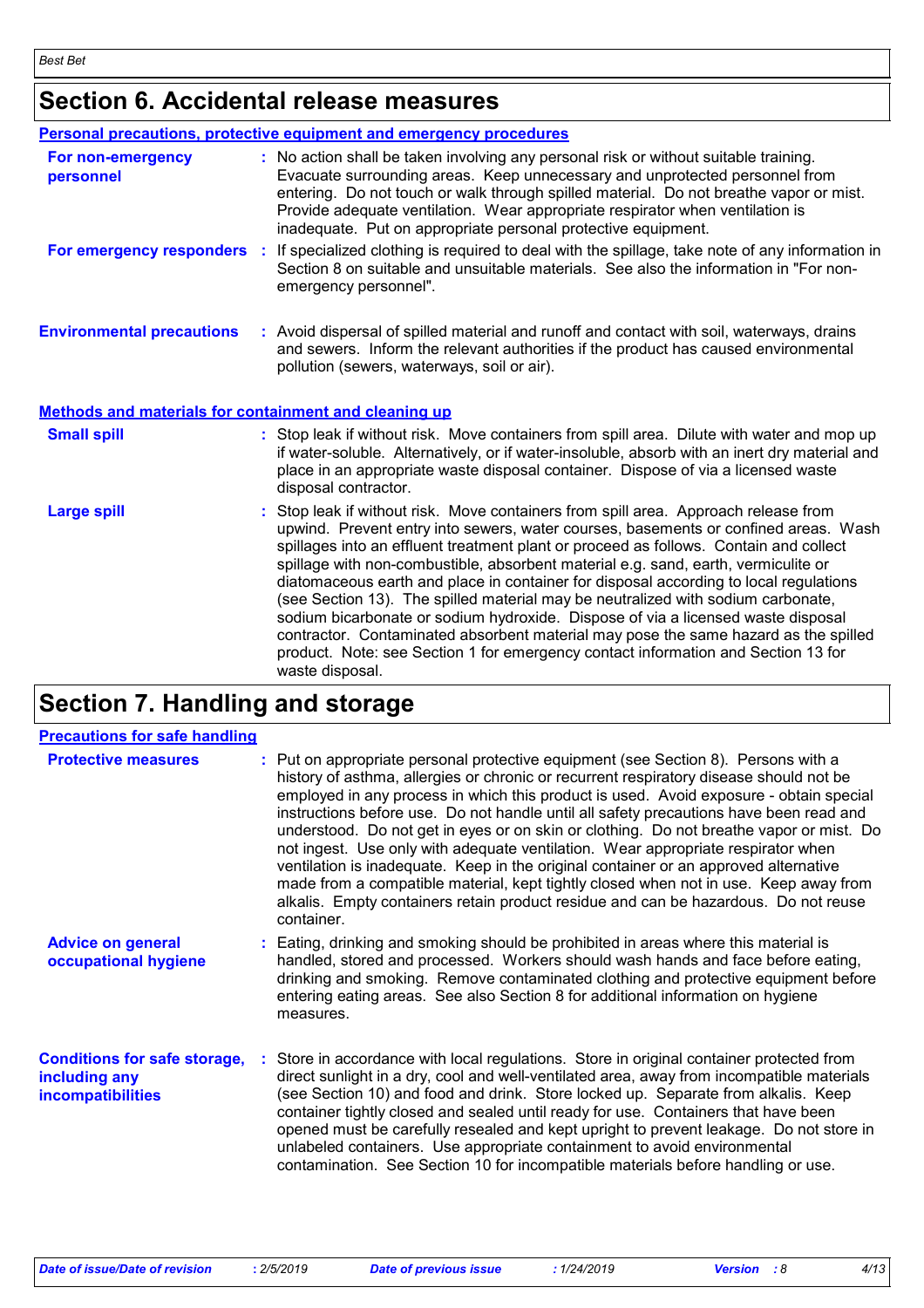# **Section 8. Exposure controls/personal protection**

#### **Control parameters**

#### **Occupational exposure limits**

| <b>Ingredient name</b>                                                     | <b>Exposure limits</b>                                                                                                                                                                                                                                                                                                                                                                                                                                                                                                                                                                                 |
|----------------------------------------------------------------------------|--------------------------------------------------------------------------------------------------------------------------------------------------------------------------------------------------------------------------------------------------------------------------------------------------------------------------------------------------------------------------------------------------------------------------------------------------------------------------------------------------------------------------------------------------------------------------------------------------------|
| crystalline silica, respirable powder                                      | OSHA PEL Z3 (United States, 2/2013).<br>Notes: 250/(%SiO2+5)<br>TWA: 250 MPPCF / (%SiO2+5) 8 hours.<br>Form: Respirable<br>OSHA PEL Z3 (United States, 2/2013).<br>Notes: 10/(SiO2+2)<br>TWA: 10 MG/M3 / (%SiO2+2) 8 hours. Form:<br>Respirable<br>OSHA PEL 1989 (United States, 3/1989).<br>TWA: 0.1 mg/m <sup>3</sup> , (as quartz) 8 hours. Form:<br>Respirable dust<br><b>ACGIH TLV (United States, 4/2014).</b><br>TWA: $0.025$ mg/m <sup>3</sup> 8 hours. Form:<br>Respirable fraction<br>NIOSH REL (United States, 10/2013).<br>TWA: 0.05 mg/m <sup>3</sup> 10 hours. Form: respirable<br>ldust |
| Alcohols, C9-11, ethoxylated<br>Benzenesulfonic acid, C10-16-alkyl derivs. | None.<br>None.                                                                                                                                                                                                                                                                                                                                                                                                                                                                                                                                                                                         |

| <b>Appropriate engineering</b><br>controls | : Use only with adequate ventilation. If user operations generate dust, fumes, gas, vapor<br>or mist, use process enclosures, local exhaust ventilation or other engineering controls<br>to keep worker exposure to airborne contaminants below any recommended or statutory<br>limits.                                                                                                                                                                                                                                                                                                                                                                  |
|--------------------------------------------|----------------------------------------------------------------------------------------------------------------------------------------------------------------------------------------------------------------------------------------------------------------------------------------------------------------------------------------------------------------------------------------------------------------------------------------------------------------------------------------------------------------------------------------------------------------------------------------------------------------------------------------------------------|
| <b>Environmental exposure</b><br>controls  | : Emissions from ventilation or work process equipment should be checked to ensure<br>they comply with the requirements of environmental protection legislation. In some<br>cases, fume scrubbers, filters or engineering modifications to the process equipment<br>will be necessary to reduce emissions to acceptable levels.                                                                                                                                                                                                                                                                                                                          |
| <b>Individual protection measures</b>      |                                                                                                                                                                                                                                                                                                                                                                                                                                                                                                                                                                                                                                                          |
| <b>Hygiene measures</b>                    | : Wash hands, forearms and face thoroughly after handling chemical products, before<br>eating, smoking and using the lavatory and at the end of the working period.<br>Appropriate techniques should be used to remove potentially contaminated clothing.<br>Wash contaminated clothing before reusing. Ensure that eyewash stations and safety<br>showers are close to the workstation location.                                                                                                                                                                                                                                                        |
| <b>Eye/face protection</b>                 | : Safety eyewear complying with an approved standard should be used when a risk<br>assessment indicates this is necessary to avoid exposure to liquid splashes, mists,<br>gases or dusts. If contact is possible, the following protection should be worn, unless<br>the assessment indicates a higher degree of protection: chemical splash goggles and/<br>or face shield. If inhalation hazards exist, a full-face respirator may be required instead.<br>Recommended: safety glasses                                                                                                                                                                 |
| <b>Skin protection</b>                     |                                                                                                                                                                                                                                                                                                                                                                                                                                                                                                                                                                                                                                                          |
| <b>Hand protection</b>                     | : Chemical-resistant, impervious gloves complying with an approved standard should be<br>worn at all times when handling chemical products if a risk assessment indicates this is<br>necessary. Considering the parameters specified by the glove manufacturer, check<br>during use that the gloves are still retaining their protective properties. It should be<br>noted that the time to breakthrough for any glove material may be different for different<br>glove manufacturers. In the case of mixtures, consisting of several substances, the<br>protection time of the gloves cannot be accurately estimated. > 8 hours (breakthrough<br>time): |
| <b>Body protection</b>                     | : Personal protective equipment for the body should be selected based on the task being<br>performed and the risks involved and should be approved by a specialist before<br>handling this product.                                                                                                                                                                                                                                                                                                                                                                                                                                                      |
|                                            |                                                                                                                                                                                                                                                                                                                                                                                                                                                                                                                                                                                                                                                          |

*Date of issue/Date of revision* **:** *2/5/2019 Date of previous issue : 1/24/2019 Version : 8 5/13*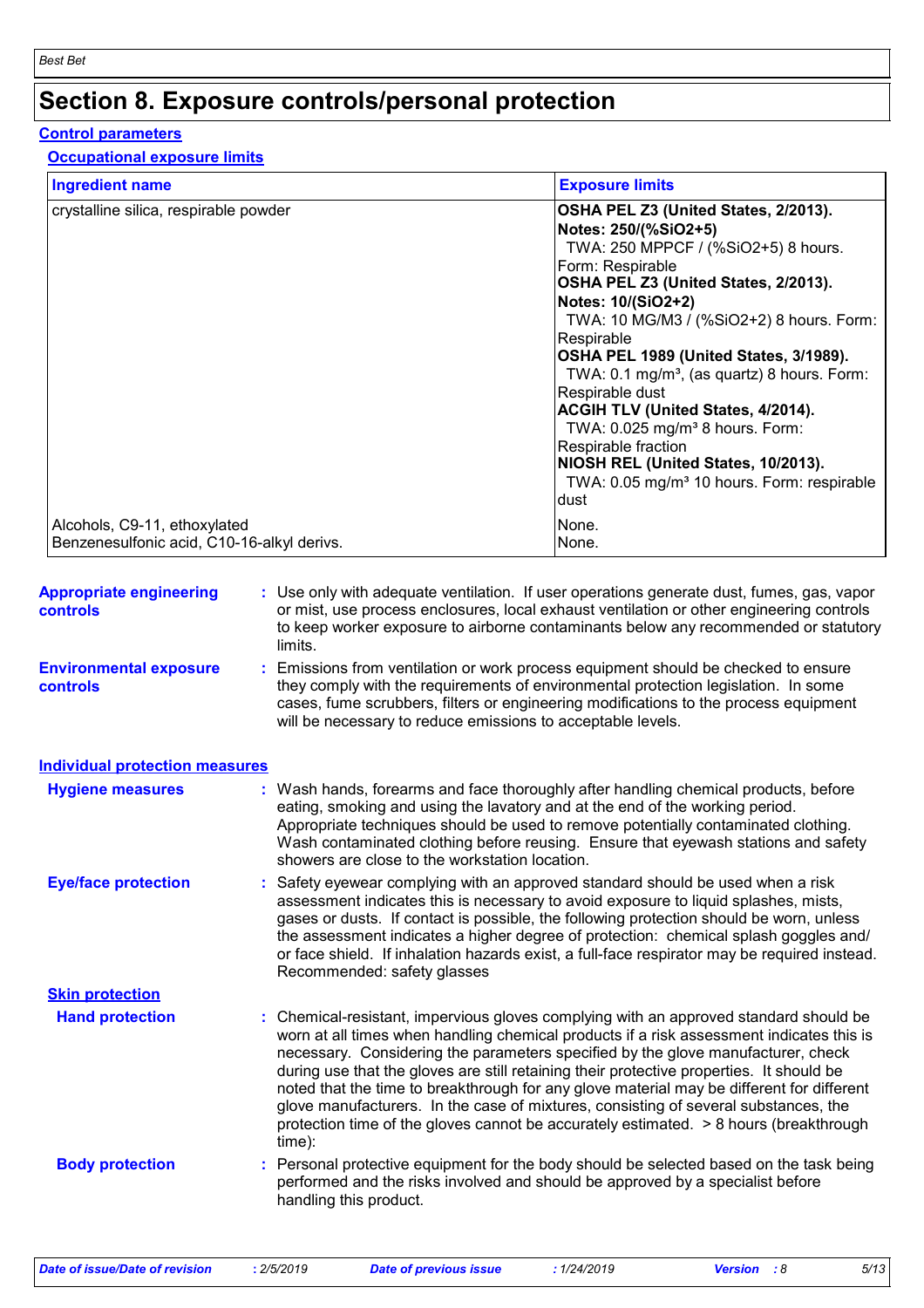### **Section 8. Exposure controls/personal protection**

**Other skin protection :** Appropriate footwear and any additional skin protection measures should be selected based on the task being performed and the risks involved and should be approved by a specialist before handling this product.

**Respiratory protection :** No personal protective equipment required under normal use conditions. **Personal protective equipment (Pictograms)**



### **Section 9. Physical and chemical properties**

### **Appearance**

| <b>Physical state</b>                             | : Liquid. [Viscous liquid.]                                                   |
|---------------------------------------------------|-------------------------------------------------------------------------------|
| <b>Color</b>                                      | : Opaque. Off-white. [Dark]                                                   |
| Odor                                              | $:$ Minty.                                                                    |
| <b>Odor threshold</b>                             | : Not available.                                                              |
| pH                                                | $: 1.5 \text{ to } 2.5$                                                       |
| <b>Melting point</b>                              | : Not available.                                                              |
| <b>Boiling point</b>                              | : Not available.                                                              |
| <b>Flash point</b>                                | : Closed cup: Not applicable. [Product does not sustain combustion.]          |
| <b>Evaporation rate</b>                           | : Not available.                                                              |
| <b>Flammability (solid, gas)</b>                  | : Not available.                                                              |
| Lower and upper explosive<br>(flammable) limits   | : Not available.                                                              |
| <b>Vapor pressure</b>                             | : Not available.                                                              |
| <b>Vapor density</b>                              | : Not available.                                                              |
| <b>Relative density</b>                           | : 1.24562                                                                     |
| <b>Solubility</b>                                 | : Very slightly soluble in the following materials: cold water and hot water. |
| <b>Solubility in water</b>                        | : Not available.                                                              |
| <b>Partition coefficient: n-</b><br>octanol/water | : Not available.                                                              |
| <b>Auto-ignition temperature</b>                  | : Not available.                                                              |
| <b>Decomposition temperature</b>                  | : Not available.                                                              |
| <b>Viscosity</b>                                  | : Not available.                                                              |
| Flow time (ISO 2431)                              | : Not available.                                                              |

### **Section 10. Stability and reactivity**

| <b>Reactivity</b>                                   | : No specific test data related to reactivity available for this product or its ingredients.                                                                                         |
|-----------------------------------------------------|--------------------------------------------------------------------------------------------------------------------------------------------------------------------------------------|
| <b>Chemical stability</b>                           | : The product is stable.                                                                                                                                                             |
| <b>Possibility of hazardous</b><br><b>reactions</b> | : Under normal conditions of storage and use, hazardous reactions will not occur.                                                                                                    |
| <b>Conditions to avoid</b>                          | : No specific data.                                                                                                                                                                  |
| <b>Incompatible materials</b>                       | : Attacks many metals producing extremely flammable hydrogen gas which can form<br>explosive mixtures with air.<br>Reactive or incompatible with the following materials:<br>alkalis |

*Date of issue/Date of revision* **:** *2/5/2019 Date of previous issue : 1/24/2019 Version : 8 6/13*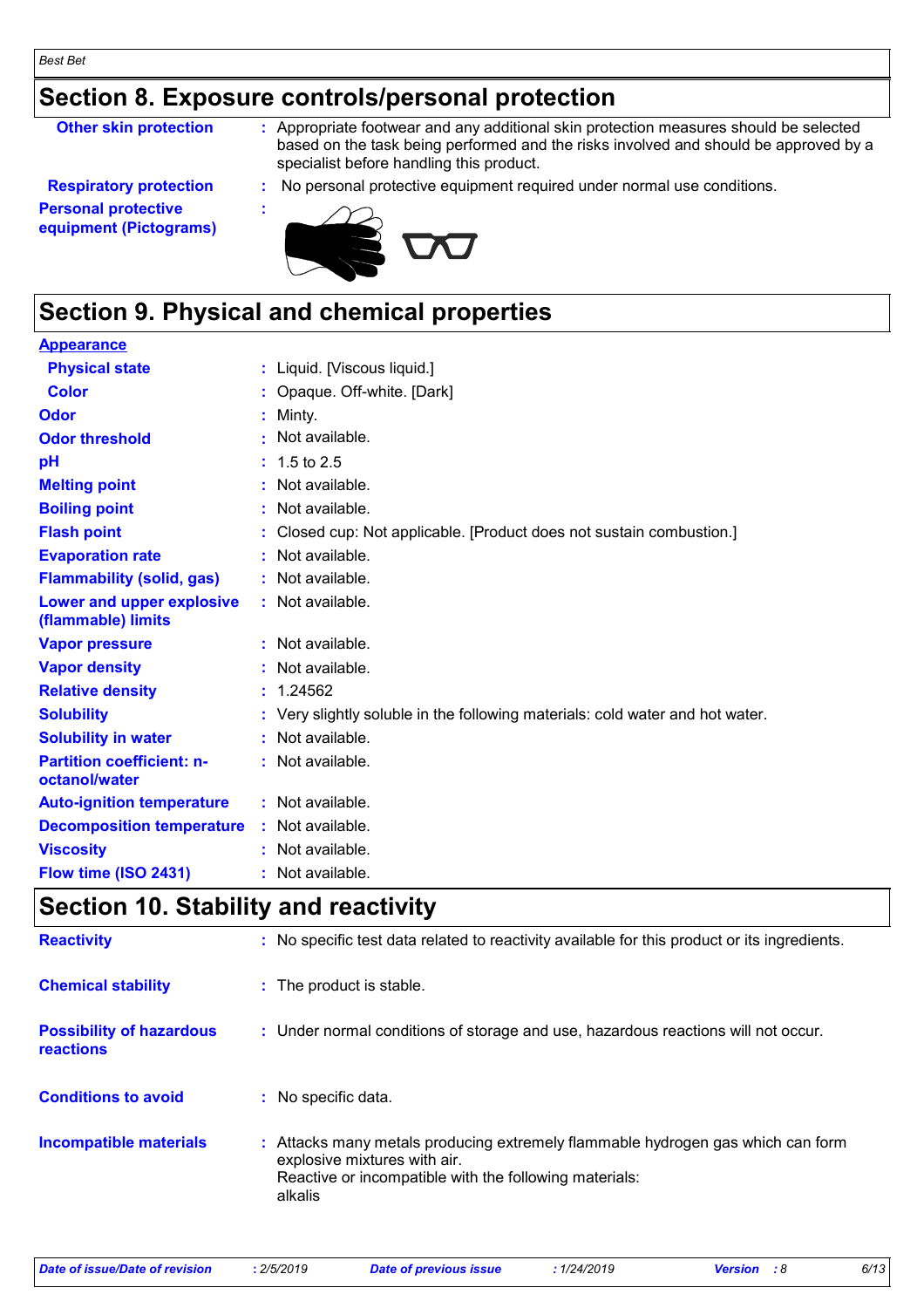### **Section 10. Stability and reactivity**

**Hazardous decomposition products** Under normal conditions of storage and use, hazardous decomposition products should **:** not be produced.

### **Section 11. Toxicological information**

#### **Information on toxicological effects**

#### **Acute toxicity**

| <b>Product/ingredient name</b>                                                | <b>Result</b>              | <b>Species</b> | <b>Dose</b>                            | <b>Exposure</b> |
|-------------------------------------------------------------------------------|----------------------------|----------------|----------------------------------------|-----------------|
| Alcohols, C9-11, ethoxylated<br>Benzenesulfonic acid,<br>C10-16-alkyl derivs. | ILD50 Oral<br>ILD50 Dermal | Rat<br>Rabbit  | $ 1378 \text{ mg/kg} $<br>$2000$ mg/kg |                 |
|                                                                               | LD50 Oral                  | Rat            | $ 775 \text{ mg/kg} $                  |                 |

#### **Irritation/Corrosion**

Not available.

#### **Sensitization**

Not available.

#### **Mutagenicity**

Not available.

#### **Carcinogenicity**

Not available.

#### **Classification**

| <b>Product/ingredient name</b>           | <b>OSHA</b> | <b>IARC</b> | <b>NTP</b>                      |
|------------------------------------------|-------------|-------------|---------------------------------|
| crystalline silica, respirable<br>powder |             |             | Known to be a human carcinogen. |

#### **Reproductive toxicity**

Not available.

#### **Teratogenicity**

Not available.

#### **Specific target organ toxicity (single exposure)**

Not available.

#### **Specific target organ toxicity (repeated exposure)**

| <b>Name</b>                           | <b>Category</b> | <b>Route of</b><br><b>exposure</b> | <b>Target organs</b> |
|---------------------------------------|-----------------|------------------------------------|----------------------|
| crystalline silica, respirable powder | Category 1      | Inhalation                         | ∣lungs               |

#### **Aspiration hazard**

Not available.

| <b>Information on the likely</b><br>routes of exposure | : Routes of entry anticipated: Dermal.<br>Routes of entry not anticipated: Oral, Inhalation. |
|--------------------------------------------------------|----------------------------------------------------------------------------------------------|
| <b>Potential acute health effects</b>                  |                                                                                              |
| <b>Eye contact</b>                                     | : Causes serious eye damage.                                                                 |
| <b>Inhalation</b>                                      | : May cause allergy or asthma symptoms or breathing difficulties if inhaled.                 |
| <b>Skin contact</b>                                    | : Causes severe burns.                                                                       |
| <b>Ingestion</b>                                       | : No known significant effects or critical hazards.                                          |

#### **Symptoms related to the physical, chemical and toxicological characteristics**

| Date of issue/Date of revision | 2/5/2019 | <b>Date of previous issue</b> | 1/24/2019 | <b>Version</b> : 8 | 7/13 |
|--------------------------------|----------|-------------------------------|-----------|--------------------|------|
|                                |          |                               |           |                    |      |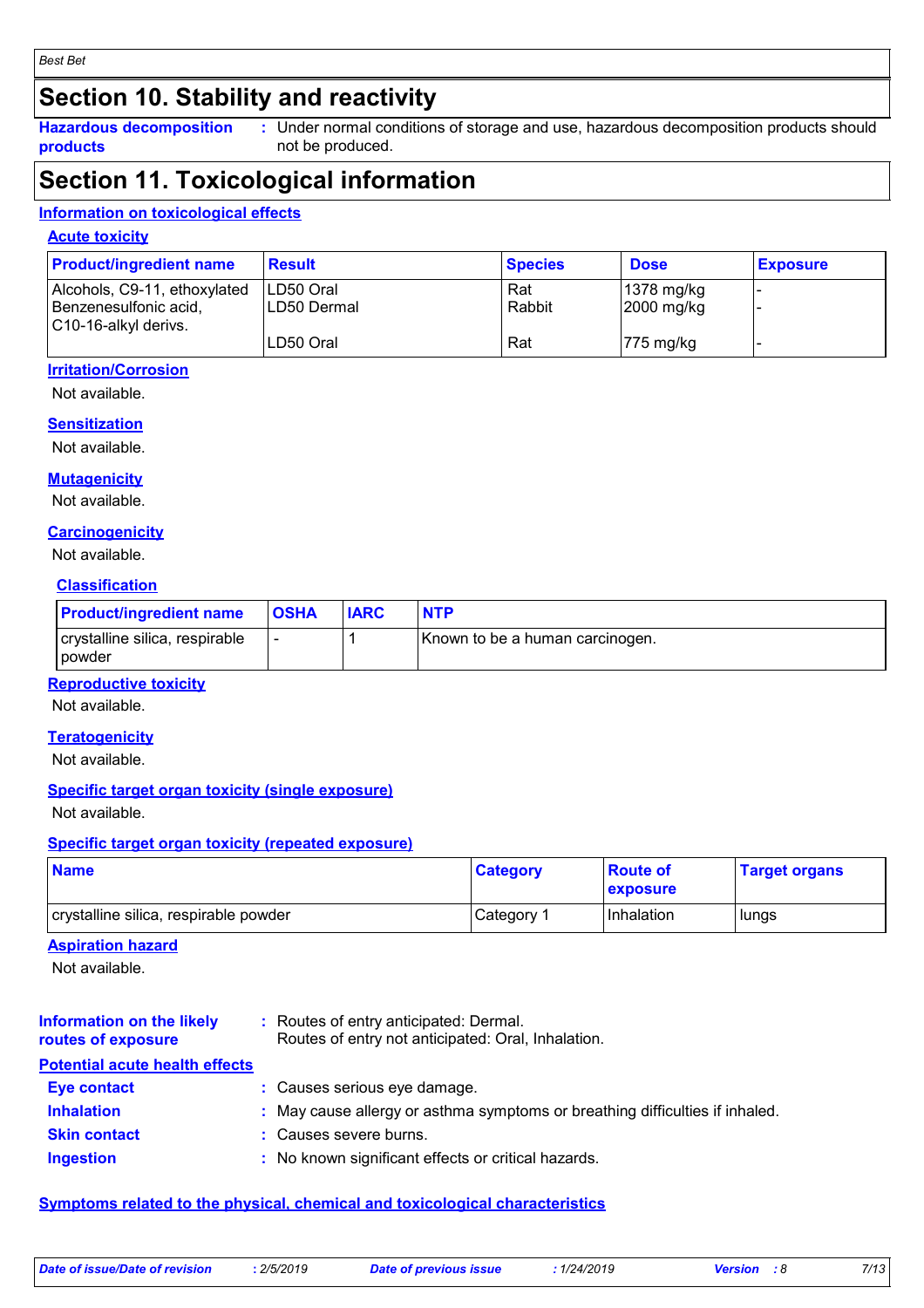*Best Bet*

# **Section 11. Toxicological information**

| <b>Eye contact</b>  | : Adverse symptoms may include the following:<br>pain<br>watering<br>redness                           |
|---------------------|--------------------------------------------------------------------------------------------------------|
| <b>Inhalation</b>   | : Adverse symptoms may include the following:<br>wheezing and breathing difficulties<br>asthma         |
| <b>Skin contact</b> | : Adverse symptoms may include the following:<br>pain or irritation<br>redness<br>blistering may occur |
| <b>Ingestion</b>    | : Adverse symptoms may include the following:<br>stomach pains                                         |

|                                              | Delayed and immediate effects and also chronic effects from short and long term exposure                                                                                                                                                                                                                                                                                                                                                                                                                                                                                                                                                |
|----------------------------------------------|-----------------------------------------------------------------------------------------------------------------------------------------------------------------------------------------------------------------------------------------------------------------------------------------------------------------------------------------------------------------------------------------------------------------------------------------------------------------------------------------------------------------------------------------------------------------------------------------------------------------------------------------|
| <b>Short term exposure</b>                   |                                                                                                                                                                                                                                                                                                                                                                                                                                                                                                                                                                                                                                         |
| <b>Potential immediate</b><br>effects        | : Not available.                                                                                                                                                                                                                                                                                                                                                                                                                                                                                                                                                                                                                        |
| <b>Potential delayed effects</b>             | $:$ Not available.                                                                                                                                                                                                                                                                                                                                                                                                                                                                                                                                                                                                                      |
| Long term exposure                           |                                                                                                                                                                                                                                                                                                                                                                                                                                                                                                                                                                                                                                         |
| <b>Potential immediate</b><br><b>effects</b> | $:$ Not available.                                                                                                                                                                                                                                                                                                                                                                                                                                                                                                                                                                                                                      |
| <b>Potential delayed effects</b>             | : Not available.                                                                                                                                                                                                                                                                                                                                                                                                                                                                                                                                                                                                                        |
| <b>Potential chronic health effects</b>      |                                                                                                                                                                                                                                                                                                                                                                                                                                                                                                                                                                                                                                         |
| Not available.                               |                                                                                                                                                                                                                                                                                                                                                                                                                                                                                                                                                                                                                                         |
| <b>General</b>                               | : Causes damage to organs through prolonged or repeated exposure. Once sensitized, a<br>severe allergic reaction may occur when subsequently exposed to very low levels.                                                                                                                                                                                                                                                                                                                                                                                                                                                                |
| <b>Carcinogenicity</b>                       | : This product contains Cristobalite/Quartz/Silica which is classified as a carcinogen.<br>However, the formulation is a heavy, viscous liquid and therefore there is no exposure<br>to respirable-sized particles under normal use conditions or foreseeable emergencies.<br>This product contains a component that is classified by the International Agency for<br>Research on Cancer (IARC) as Group 1, "Carcinogenic to humans", which is generally<br>based on sufficient evidence of carcinogenicity inhumans and sufficient evidence of<br>carcinogenicity in experimental animals. No data is available on the product itself. |
| <b>Mutagenicity</b>                          | : No known significant effects or critical hazards.                                                                                                                                                                                                                                                                                                                                                                                                                                                                                                                                                                                     |
| <b>Teratogenicity</b>                        | : No known significant effects or critical hazards.                                                                                                                                                                                                                                                                                                                                                                                                                                                                                                                                                                                     |
| <b>Developmental effects</b>                 | : No known significant effects or critical hazards.                                                                                                                                                                                                                                                                                                                                                                                                                                                                                                                                                                                     |
| <b>Fertility effects</b>                     | : No known significant effects or critical hazards.                                                                                                                                                                                                                                                                                                                                                                                                                                                                                                                                                                                     |
|                                              |                                                                                                                                                                                                                                                                                                                                                                                                                                                                                                                                                                                                                                         |

#### **Numerical measures of toxicity**

|  | <b>Acute toxicity estimates</b> |  |
|--|---------------------------------|--|
|  |                                 |  |

| <b>Route</b> | <b>ATE value</b> |
|--------------|------------------|
| Oral         | 41174.9 mg/kg    |

## **Section 12. Ecological information**

**Toxicity**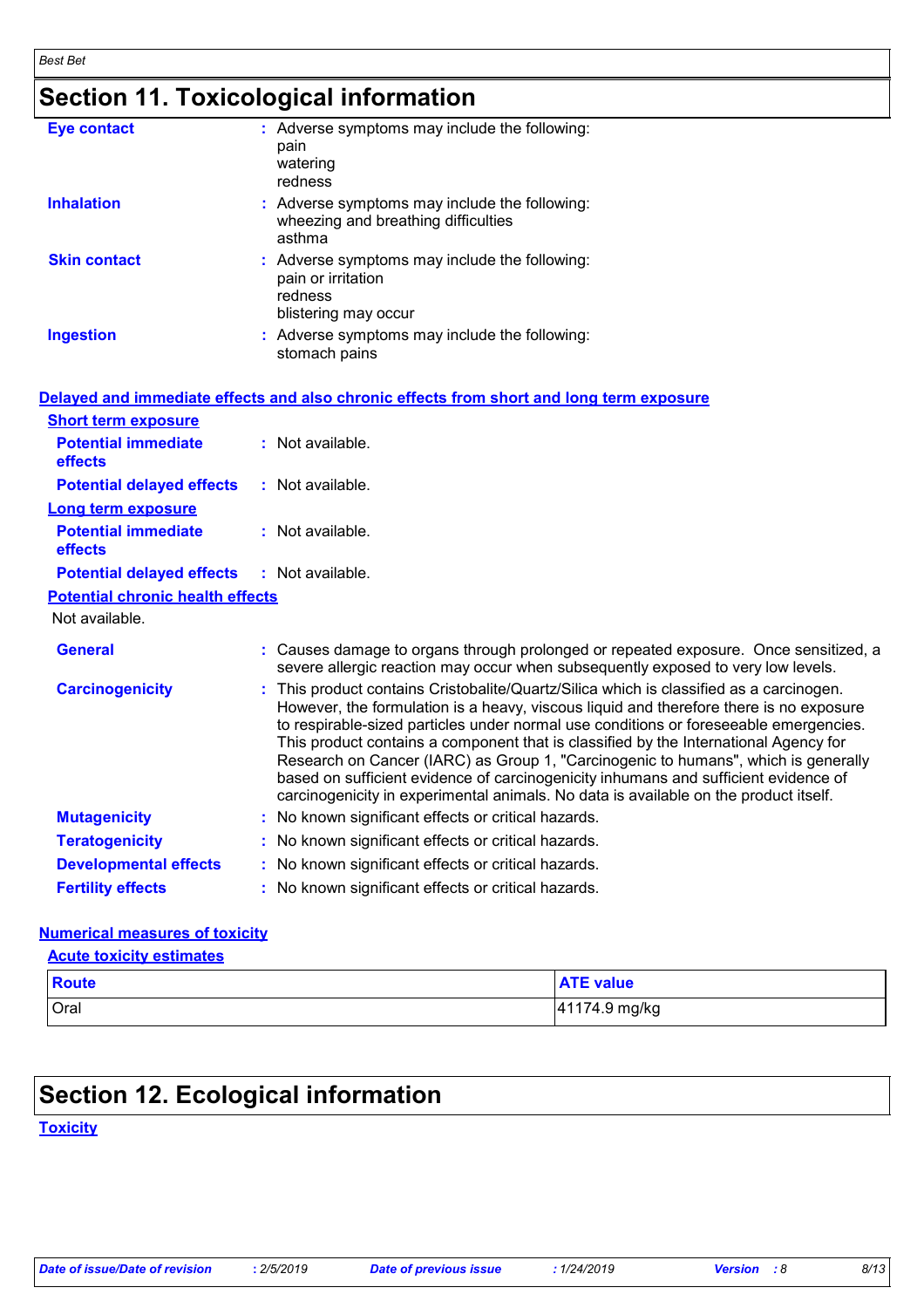### **Section 12. Ecological information**

| <b>Product/ingredient name</b>                | <b>Result</b>                    | <b>Species</b>                                | <b>Exposure</b> |
|-----------------------------------------------|----------------------------------|-----------------------------------------------|-----------------|
| Alcohols, C9-11, ethoxylated                  | Acute EC50 5.36 mg/l Fresh water | Crustaceans - Ceriodaphnia<br>dubia - Neonate | 48 hours        |
|                                               | Acute EC50 2686 µg/l Fresh water | Daphnia - Daphnia magna -<br>Neonate          | l 48 hours      |
|                                               | Acute LC50 8500 µg/l Fresh water | Fish - Pimephales promelas                    | 96 hours        |
| Benzenesulfonic acid,<br>C10-16-alkyl derivs. | Acute EC50 5.65 mg/l Fresh water | Crustaceans - Ceriodaphnia<br>dubia - Neonate | 48 hours        |

#### **Persistence and degradability**

Not available.

#### **Bioaccumulative potential**

Not available.

| Mobility in soil            |                  |
|-----------------------------|------------------|
| <b>Soil/water partition</b> | : Not available. |
| <b>coefficient (Koc)</b>    |                  |

**Other adverse effects** : No known significant effects or critical hazards.

### **Section 13. Disposal considerations**

**Disposal methods :**

The generation of waste should be avoided or minimized wherever possible. Disposal of this product, solutions and any by-products should at all times comply with the requirements of environmental protection and waste disposal legislation and any regional local authority requirements. Dispose of surplus and non-recyclable products via a licensed waste disposal contractor. Waste should not be disposed of untreated to the sewer unless fully compliant with the requirements of all authorities with jurisdiction. Waste packaging should be recycled. Incineration or landfill should only be considered when recycling is not feasible. This material and its container must be disposed of in a safe way. Care should be taken when handling emptied containers that have not been cleaned or rinsed out. Empty containers or liners may retain some product residues. Avoid dispersal of spilled material and runoff and contact with soil, waterways, drains and sewers.

### **Section 14. Transport information**

|                                        | <b>DOT</b><br><b>Classification</b>                                                  | <b>TDG</b><br><b>Classification</b>                                                  | <b>Mexico</b><br><b>Classification</b>                                               | <b>ADR/RID</b>                                                                       | <b>IMDG</b>                                                                          | <b>IATA</b>                                                                          |
|----------------------------------------|--------------------------------------------------------------------------------------|--------------------------------------------------------------------------------------|--------------------------------------------------------------------------------------|--------------------------------------------------------------------------------------|--------------------------------------------------------------------------------------|--------------------------------------------------------------------------------------|
| <b>UN number</b>                       | <b>UN3265</b>                                                                        | <b>UN3265</b>                                                                        | <b>UN3265</b>                                                                        | <b>UN3265</b>                                                                        | <b>UN3265</b>                                                                        | <b>UN3265</b>                                                                        |
| <b>UN proper</b><br>shipping name      | Corrosive<br>Liquid, Acidic,<br>Organic, N.O.S.<br>(Dodecylbenzene<br>Sulfonic Acid) | Corrosive<br>Liquid, Acidic,<br>Organic, N.O.S.<br>(Dodecylbenzene<br>Sulfonic Acid) | Corrosive<br>Liquid, Acidic,<br>Organic, N.O.S.<br>(Dodecylbenzene<br>Sulfonic Acid) | Corrosive<br>Liquid, Acidic,<br>Organic, N.O.S.<br>(Dodecylbenzene<br>Sulfonic Acid) | Corrosive<br>Liquid, Acidic,<br>Organic, N.O.S.<br>(Dodecylbenzene<br>Sulfonic Acid) | Corrosive<br>Liquid, Acidic,<br>Organic, N.O.S.<br>(Dodecylbenzene<br>Sulfonic Acid) |
| <b>Transport</b><br>hazard class(es)   | 8<br>تج کند<br><b>CORROSM</b>                                                        | 8<br>近星                                                                              | 8<br>业鱼                                                                              | 8<br>近島                                                                              | 8<br>灭原                                                                              | 8<br>نے <u>∠ند</u>                                                                   |
| <b>Packing group</b>                   | $\mathbf{III}$                                                                       | III                                                                                  | III                                                                                  | $\mathbf{III}$                                                                       | $\mathbf{III}$                                                                       | III                                                                                  |
| <b>Environmental</b><br><b>hazards</b> | No.                                                                                  | No.                                                                                  | No.                                                                                  | No.                                                                                  | No.                                                                                  | No.                                                                                  |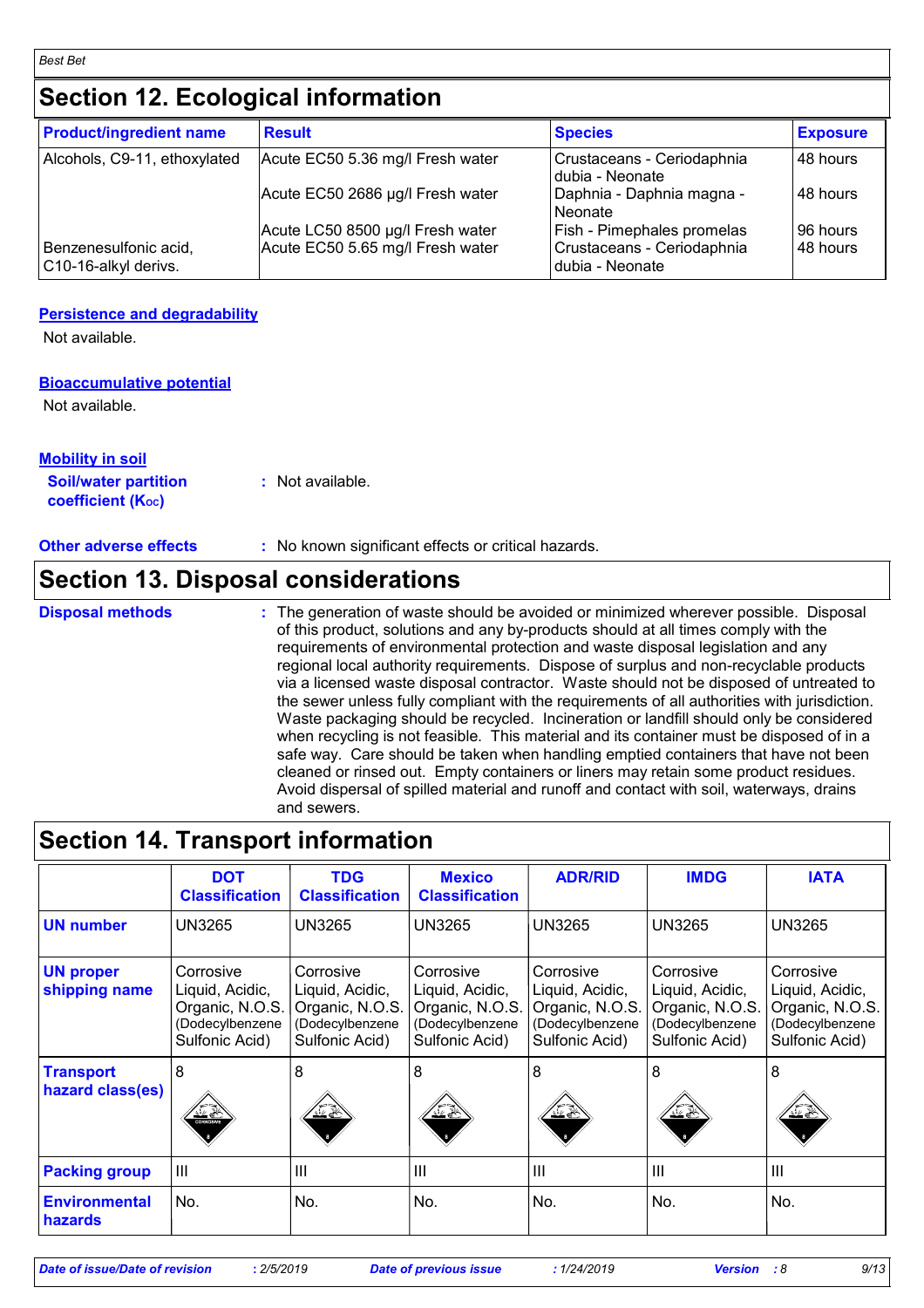### **Section 14. Transport information**

| $\mathbf{A}$ , if you define $\mathbf{B}$ , and the set in factor of $\mathbf{A}$                       |                                                                                                                                                                                                                                                 |
|---------------------------------------------------------------------------------------------------------|-------------------------------------------------------------------------------------------------------------------------------------------------------------------------------------------------------------------------------------------------|
| <b>Transport in bulk according : Not available.</b><br>to Annex II of MARPOL and<br>the <b>IBC</b> Code |                                                                                                                                                                                                                                                 |
|                                                                                                         | Special precautions for user : Transport within user's premises: always transport in closed containers that are<br>upright and secure. Ensure that persons transporting the product know what to do in the<br>event of an accident or spillage. |
| <b>TDG Classification</b>                                                                               | : Product classified as per the following sections of the Transportation of Dangerous<br>Goods Regulations: 2.40-2.42 (Class 8).<br><b>Explosive Limit and Limited Quantity Index 5</b>                                                         |
| <b>DOT Classification</b>                                                                               | : Limited quantity Yes.                                                                                                                                                                                                                         |
| <b>Additional information</b>                                                                           |                                                                                                                                                                                                                                                 |

### **Section 15. Regulatory information**

| <b>U.S. Federal regulations</b>                                                   | : TSCA 8(a) CDR Exempt/Partial exemption: Not determined<br>Clean Water Act (CWA) 311: sulphuric acid |
|-----------------------------------------------------------------------------------|-------------------------------------------------------------------------------------------------------|
| <b>Clean Air Act Section 112</b><br>(b) Hazardous Air<br><b>Pollutants (HAPS)</b> | : Not listed                                                                                          |
| <b>Clean Air Act Section 602</b><br><b>Class I Substances</b>                     | : Not listed                                                                                          |
| <b>Clean Air Act Section 602</b><br><b>Class II Substances</b>                    | : Not listed                                                                                          |
| <b>DEA List I Chemicals</b><br>(Precursor Chemicals)                              | : Not listed                                                                                          |
| <b>DEA List II Chemicals</b><br><b>(Essential Chemicals)</b>                      | : Not listed                                                                                          |

#### **SARA 302/304**

#### **Composition/information on ingredients**

|                                           |                                                             |            | <b>SARA 302 TPQ</b><br><b>SARA 304 RQ</b> |           |       |           |
|-------------------------------------------|-------------------------------------------------------------|------------|-------------------------------------------|-----------|-------|-----------|
| <b>Name</b>                               | $\frac{9}{6}$                                               | <b>EHS</b> | (lbs)                                     | (gallons) | (lbs) | (gallons) |
| sulphuric acid                            | ≤0.1                                                        | Yes.       | 1000                                      | 66.3      | 1000  | 66.3      |
| <b>SARA 304 RQ</b><br><b>SARA 311/312</b> | : 5158814.1 lbs / 2342101.6 kg [496714.7 gal / 1880269.7 L] |            |                                           |           |       |           |

**Classification :** SKIN CORROSION - Category 1

SERIOUS EYE DAMAGE - Category 1

RESPIRATORY SENSITIZATION - Category 1 CARCINOGENICITY - Category 1A

SPECIFIC TARGET ORGAN TOXICITY (REPEATED EXPOSURE) (lungs) - Category 1

#### **Composition/information on ingredients**

| <b>Name</b>                                                                   | %          | <b>Classification</b>                                                                                                                                                                                       |                    |       |
|-------------------------------------------------------------------------------|------------|-------------------------------------------------------------------------------------------------------------------------------------------------------------------------------------------------------------|--------------------|-------|
| crystalline silica, respirable<br>powder                                      | i≥25 - ≤50 | CARCINOGENICITY (inhalation) - Category 1A<br>SPECIFIC TARGET ORGAN TOXICITY (REPEATED<br>EXPOSURE) - Category 1<br>SPECIFIC TARGET ORGAN TOXICITY (REPEATED<br>EXPOSURE) (lungs) (inhalation) - Category 1 |                    |       |
| Alcohols, C9-11, ethoxylated<br>Benzenesulfonic acid,<br>C10-16-alkyl derivs. | ≤5<br>≤3   | EYE IRRITATION - Category 2A<br><b>ACUTE TOXICITY (oral) - Category 4</b><br>SKIN CORROSION - Category 1C<br>SERIOUS EYE DAMAGE - Category 1<br><b>RESPIRATORY SENSITIZATION - Category 1</b>               |                    |       |
| Date of issue/Date of revision                                                | : 2/5/2019 | : 1/24/2019<br><b>Date of previous issue</b>                                                                                                                                                                | <b>Version</b> : 8 | 10/13 |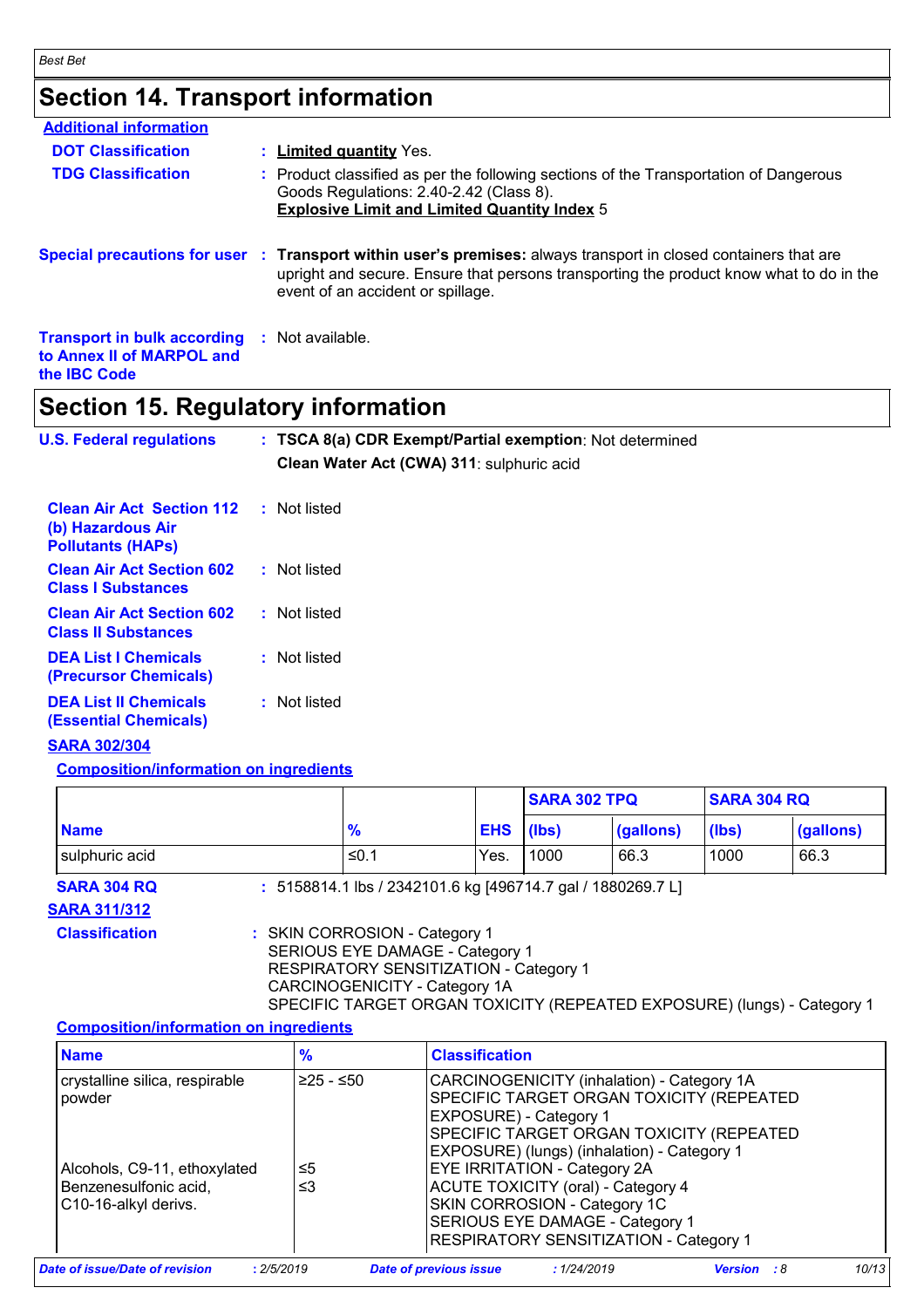### **Section 15. Regulatory information**

#### **State regulations**

- **Massachusetts :**
- 
- The following components are listed: SILICA, CRYSTALLINE, QUARTZ
- **New York :** None of the components are listed.
- **New Jersey :** The following components are listed: SILICA, QUARTZ; QUARTZ (SiO2)
- **Pennsylvania :** The following components are listed: QUARTZ (SIO2)

#### **California Prop. 65**

**A** WARNING: This product can expose you to chemicals including crystalline silica, respirable powder, Titanium dioxide, Strong inorganic acid mists containing sulfuric acid, which are known to the State of California to cause cancer. For more information go to www.P65Warnings.ca.gov.

| <b>Ingredient name</b>                               | No significant risk<br>level | <b>Maximum</b><br>acceptable dosage<br><b>level</b> |
|------------------------------------------------------|------------------------------|-----------------------------------------------------|
| crystalline silica, respirable powder                |                              |                                                     |
| Titanium dioxide                                     |                              |                                                     |
| Strong inorganic acid mists containing sulfuric acid |                              |                                                     |

#### **International regulations**

**Chemical Weapon Convention List Schedules I, II & III Chemicals**

Not listed.

#### **Montreal Protocol (Annexes A, B, C, E)**

Not listed.

#### **Stockholm Convention on Persistent Organic Pollutants**

Not listed.

#### **Rotterdam Convention on Prior Informed Consent (PIC)**

Not listed.

#### **UNECE Aarhus Protocol on POPs and Heavy Metals**

Not listed.

#### **Inventory list**

| <b>Australia</b>         | : All components are listed or exempted.                                             |
|--------------------------|--------------------------------------------------------------------------------------|
| <b>Canada</b>            | : All components are listed or exempted.                                             |
| <b>China</b>             | : All components are listed or exempted.                                             |
| <b>Europe</b>            | : Not determined.                                                                    |
| <b>Japan</b>             | : Japan inventory (ENCS): Not determined.<br>Japan inventory (ISHL): Not determined. |
| <b>Malaysia</b>          | : Not determined.                                                                    |
| <b>New Zealand</b>       | : All components are listed or exempted.                                             |
| <b>Philippines</b>       | : All components are listed or exempted.                                             |
| <b>Republic of Korea</b> | : All components are listed or exempted.                                             |
| <b>Taiwan</b>            | : All components are listed or exempted.                                             |
| <b>Thailand</b>          | : Not determined.                                                                    |
| <b>Turkey</b>            | : Not determined.                                                                    |
| <b>United States</b>     | : All components are listed or exempted.                                             |
| <b>Viet Nam</b>          | : Not determined.                                                                    |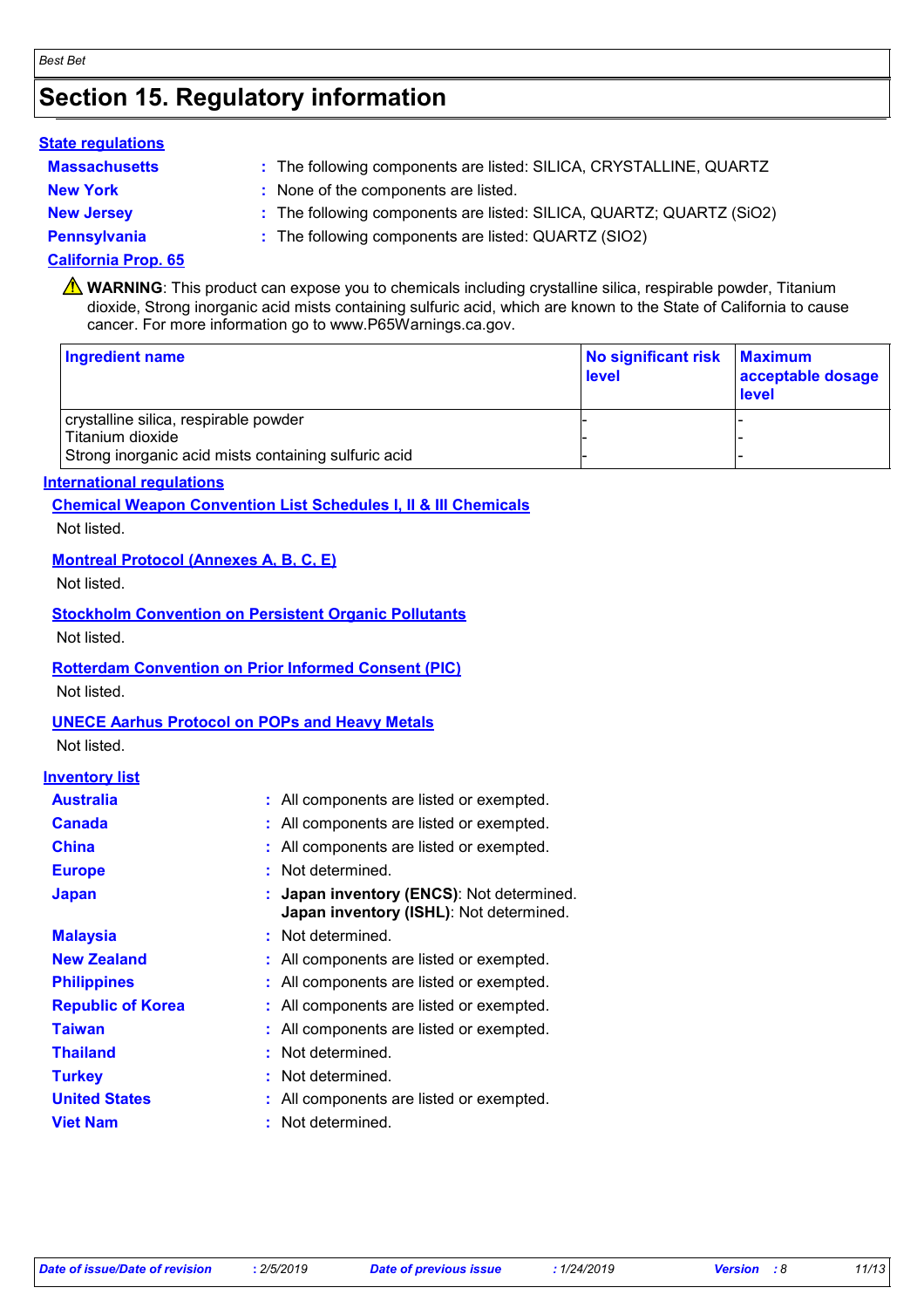### **Section 16. Other information**

#### **Hazardous Material Information System (U.S.A.)**



**Caution: HMIS® ratings are based on a 0-4 rating scale, with 0 representing minimal hazards or risks, and 4 representing significant hazards or risks. Although HMIS® ratings and the associated label are not required on SDSs or products leaving a facility under 29 CFR 1910.1200, the preparer may choose to provide them. HMIS® ratings are to be used with a fully implemented HMIS® program. HMIS® is a registered trademark and service mark of the American Coatings Association, Inc.**

**The customer is responsible for determining the PPE code for this material. For more information on HMIS® Personal Protective Equipment (PPE) codes, consult the HMIS® Implementation Manual.**

#### **National Fire Protection Association (U.S.A.)**



**Reprinted with permission from NFPA 704-2001, Identification of the Hazards of Materials for Emergency Response Copyright ©1997, National Fire Protection Association, Quincy, MA 02269. This reprinted material is not the complete and official position of the National Fire Protection Association, on the referenced subject which is represented only by the standard in its entirety.**

**Copyright ©2001, National Fire Protection Association, Quincy, MA 02269. This warning system is intended to be interpreted and applied only by properly trained individuals to identify fire, health and reactivity hazards of chemicals. The user is referred to certain limited number of chemicals with recommended classifications in NFPA 49 and NFPA 325, which would be used as a guideline only. Whether the chemicals are classified by NFPA or not, anyone using the 704 systems to classify chemicals does so at their own risk.**

## **Procedure used to derive the classification**

| <b>Classification</b><br>SKIN CORROSION - Category 1<br>SERIOUS EYE DAMAGE - Category 1 |  | <b>Justification</b><br>On basis of test data<br>On basis of test data                                                                                                                                                                                                                                                                                                                                                                                                                                                                                                |  |                |
|-----------------------------------------------------------------------------------------|--|-----------------------------------------------------------------------------------------------------------------------------------------------------------------------------------------------------------------------------------------------------------------------------------------------------------------------------------------------------------------------------------------------------------------------------------------------------------------------------------------------------------------------------------------------------------------------|--|----------------|
|                                                                                         |  |                                                                                                                                                                                                                                                                                                                                                                                                                                                                                                                                                                       |  | <u>History</u> |
| Date of printing                                                                        |  | : 2/5/2019                                                                                                                                                                                                                                                                                                                                                                                                                                                                                                                                                            |  |                |
| Date of issue/Date of<br>revision                                                       |  | : 2/5/2019                                                                                                                                                                                                                                                                                                                                                                                                                                                                                                                                                            |  |                |
| Date of previous issue                                                                  |  | : 1/24/2019                                                                                                                                                                                                                                                                                                                                                                                                                                                                                                                                                           |  |                |
| <b>Version</b>                                                                          |  |                                                                                                                                                                                                                                                                                                                                                                                                                                                                                                                                                                       |  |                |
| <b>Key to abbreviations</b>                                                             |  | :8<br>$:$ ATE = Acute Toxicity Estimate<br><b>BCF</b> = Bioconcentration Factor<br>GHS = Globally Harmonized System of Classification and Labelling of Chemicals<br>IATA = International Air Transport Association<br>IBC = Intermediate Bulk Container<br><b>IMDG = International Maritime Dangerous Goods</b><br>LogPow = logarithm of the octanol/water partition coefficient<br>MARPOL = International Convention for the Prevention of Pollution From Ships, 1973<br>as modified by the Protocol of 1978. ("Marpol" = marine pollution)<br>$UN = United Nations$ |  |                |
| <b>References</b>                                                                       |  | : Not available.                                                                                                                                                                                                                                                                                                                                                                                                                                                                                                                                                      |  |                |
|                                                                                         |  | $\nabla$ Indicates information that has changed from previously issued version.                                                                                                                                                                                                                                                                                                                                                                                                                                                                                       |  |                |

**Notice to reader**